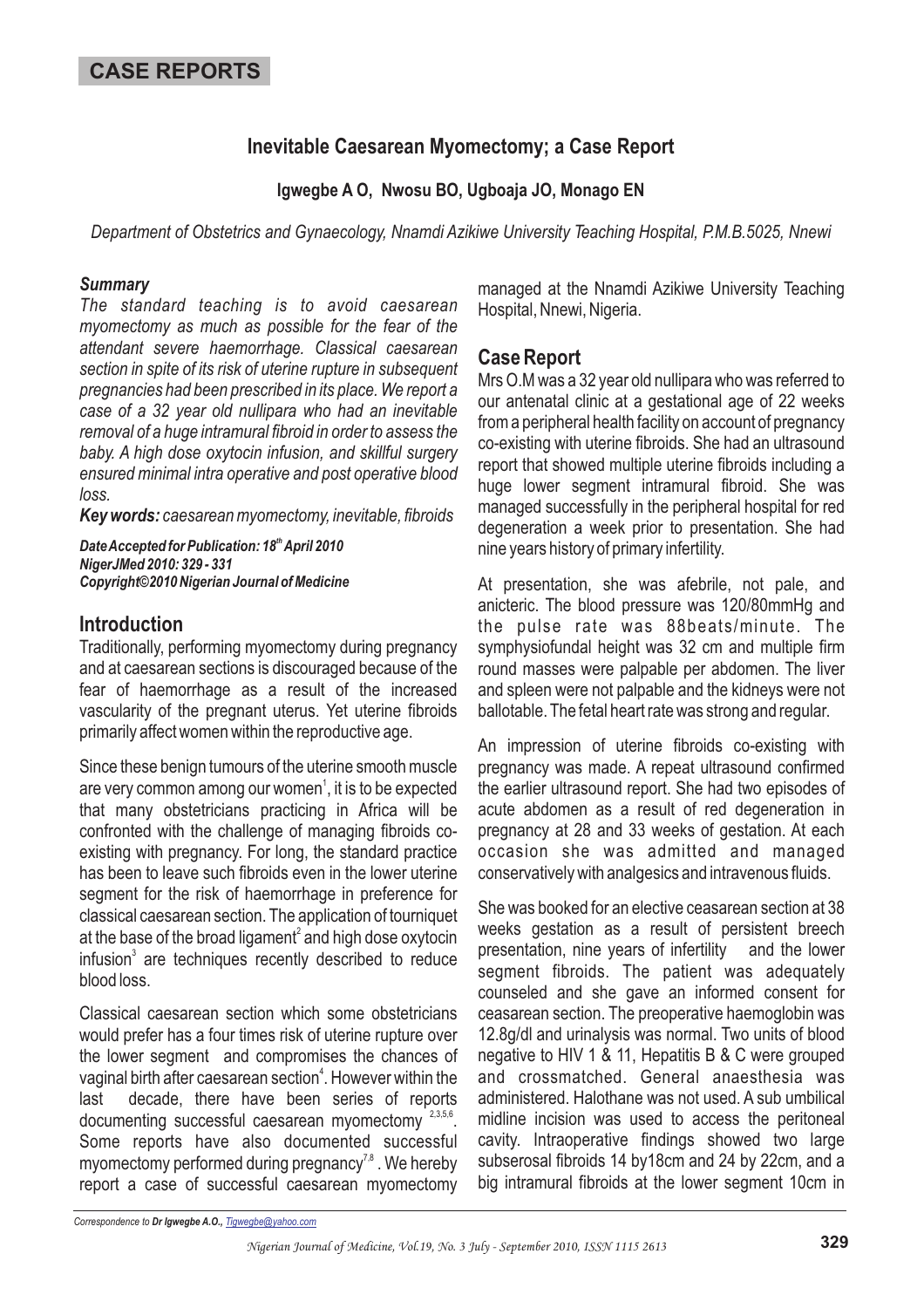diameter. The fibroids weighed 5.8 kilogrammes . After reflecting the uterovesical peritoneum, access to the baby was secured by enucleating the huge lower segment fibroid. The incision was deepened to deliver a male baby that weighed 2.8 kg. The Apgar scores were 8 and 10 in one and five minutes respectively. Intravenous five hundred micrograms of ergometrine was administered. The placenta and fetal membranes were manually removed. 30 iu of oxytocin was added into the little remaining intravenous infusion of normal saline. 60 iu of oxytocin in 500ml of normal saline was subsequently used. The uterine incision together with the myoma bed was closed in layers. The two fundal subserosal fibroid masses which were the sites of the red degeneration were then enucleated and their shallow cavities closed. The high dose oxytocin infusion was continued for twelve hours post operatively. The estimated blood loss was 900 ml and the patient was not transfused.

She had an uneventful post operative course and was discharged on the  $7<sup>th</sup>$  postoperative day after the sutures had been removed. At six weeks postpartum visit, she was found healthy and breastfeeding her baby. The baby was also well and weighed 3.5kg. On histology, sections of the masses showed a benign mesenchymal neoplasm composed of proliferating mature smooth muscle cells disposed in interlacing fascicles. Features were consistent with that of leiomyoma uteri.

### **Discussion**

The traditional teaching is to avoid myomectomy during pregnancy or caesarean section except for symptomatic pedunculated fibroids. The fear is for uncontrollable intraoperative and postoperative haemorrhage that may lead to hysterectomy, increased morbidity and mortality. This causes a lot of anxiety and trepidation to Obstetricians about to perform caesarean section in the presence of uterine fibroids. Though the lower segment incision is the technique of choice for caesarean section, a classical caesarean section has been prescribed in order to avoid enucleation of fibroids in the lower uterine  $segment<sup>1</sup>$ .

Several techniques have been currently advocated to minimize intraoperative blood loss during caesarean myomectomy. Kwawukume<sup>2</sup> described the application of tourniquet around the base of the broad ligament to compress both uterine arteries and vessels at the infundibulopelvic ligament. Some authors have reported the successful use of high dose oxytocin infusion<sup>3,6</sup> which is maintained for several hours post surgery. Another method is bilateral ligation of the ascending uterine artery $^{\circ}$ . In a prospective randomized study of 52 patients to compare the efficacy of bilateral ligation of the ascending uterine artery with the tourniquet, Sapmaz et al<sup>9</sup> found no difference in total intraoperative blood loss and operation time between the two methods. Also, Kwawukume<sup>2</sup> reported no significant difference in blood loss at caesarean section and caesarean myomectomy done with tourniquet. Uterine involution was also normal and there was no significant difference in intraoperative and postoperative morbidity. The blood loss in this case is similar to that of normal caesarean section due to the high dose oxytocin used to ensure firm uterine contraction and skillful surgery.

The benefits of caesarean myomectomy to the patient are numerous. It obviates the need for myomectomy in the future and the complications associated with fibroids in the subsequent pregnancies $^2$ . The two large sudserosal fibroids in this case were removed because they were the sites of red degeneration and pain in during the pregnancy. Caesarean myomectomy also relieves the patient of the clinical problems associated with fibroid such as menorrhagia, dysmenorrhea and dyspareunia. When located in the lower uterine segment, lower segment caesarean section with myomectomy allows for vaginal delivery in subsequent pregnancies. <sup>10</sup> The myomectomy scar following caesarean myomectomy has been shown to have better properties than that of myomectomy outside pregnancy<sup>11</sup>. It is also a cost effective intervention, particularly in resource constrained settings.

Our women have a strong aversion to operative deliveries and those with uterine scars often attempt vaginal delivery even at great risk to their lives $^{\text{12}}$ . Also a large family size is preferred in our environment $^{\rm 13}$  and a classical caesarean section would compromise subsequent pregnancies. We thus advocate caesarean myomectomy for lower segment fibroids in place of classical caesarean section in low parity women in Nigeria.

#### **References**

- 1. Pinkerton JHM, Stewart DB. Uterine fibroids. In Lawson JB and Stewart DB (eds), Obstetrics and Gynaecology in the tropics and developing countries. EdwardArnold publishers. 1967: 385-397.
- 2. Kwawukume EY. Caesarean myomectomy. Afri J Reprod Health, 2002; 6: 38-43.